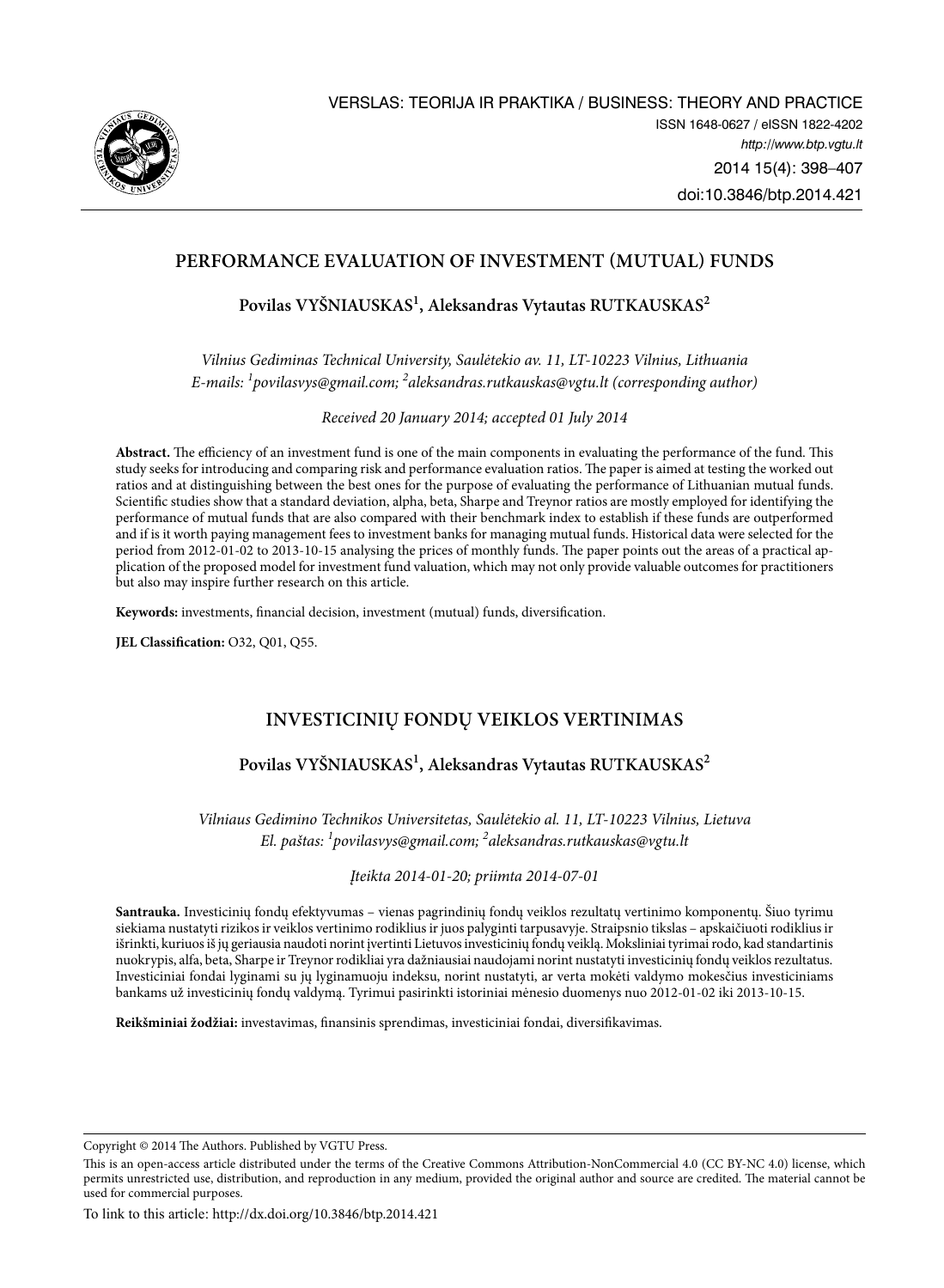## **Introduction**

In principle, investment funds may play a role in either stabilizing or destabilizing the financial system. Their provisioning of liquidity in the marketplace, coupled with their ability to provide effective risk diversification to a wide range of investors, certainly adds to their systemic robustness, as does their contribution to correct pricing through the frequent trading of management companies and monitoring financial assets. However, investment fund management companies, directly or via their clients, may also engage in herding behaviour thus pushing asset prices away from their fundamental values.

Mutual fund fees are paid for the services provided to investors by the fund. Because the main service provided by a mutual fund is portfolio management, fees should reflect fund risk-adjusted performance. It follows that there should be a positive relation between before-fee risk-adjusted expected returns and fees.

The target of the survey is the objects that are mutual funds registered in Lithuania or Lithuanian capital mutual funds and its' historical data for analysis; also for a theoretical part, scientific papers on investment management and mutual funds are used.

The article mainly focuses on establishing relations between the fees and performance of the mutual fund and on working out the best ratios for performance evaluation.

The major goal of the paper can be achieved by setting the following objectives:

- to analyse scientific papers on investment management and performance evaluation;
- to find and understand the principle of the main performance evaluation ratios;
- to analyse Lithuanian mutual funds using historical data;
- to find relations between price and performance;
- to describe the ratio closely related to the performance of the mutual fund.

The article suggests the answers to the following hypothesis:

- H1: Do mutual funds with high fees show better results in the market?
- H2: Are all main ratios of performance evaluation equal looking for an answer what mutual fund is the best one?

## **1. Study area**

Mutual funds pool money from individuals and organizations to invest in stocks, bonds and other assets in different industry sectors and regions of the world.

The financial sector plays a crucial role in the economy where growth accelerates it as a whole and is imperative in the case of developing economies. The financial sector had

witnessed a number of changes in the recent past. Financial markets have become more efficient by providing more promising solutions to investors. In this connection, mutual funds have made its own market (Raju 2013).

It can be difficult to profit from the predictability of most stock markets, because transaction costs such as bid-ask spreads and commissions prohibit investors from exploiting much of predictability by using individual securities (Mazumder, Miller 2008). When trying to manage transaction costs and commission payments, it is always better to invest in mutual funds or set it only from funds than manage personal investment portfolios by selecting securities. Mutual funds have become a vital investment vehicle for both individual and institutional investors. The recent integration of international markets has made it possible for international funds to grow at an increasing rate, especially after 1990.

Given the desire of investors to seek diversification in their asset portfolios and considering the modest performance of the US equity markets since 2000, it is no surprise that many investors have sought to diversify their holdings by investing in international equity funds (Arugaslan *et al.* 2008).

Mutual fund fees are paid for the services provided to investors by the fund. Because the main service provided by a mutual fund is portfolio management, fees should reflect fund risk-adjusted performance. It follows that there should be a positive relation between before-fee risk-adjusted expected returns and fees (Gil-Bazo, Ruiz-Verdu 2009).

The main objective of introducing a mutual fund is to provide a wide variety of investment portfolios. Investors can buy directly from mutual fund companies or through mutual fund brokers. The money collected from investors is invested by the fund manager in different types of securities depending upon the objective and need of the investor. The types of security could range from shares, debentures to money market securities. In return to this, investors are able to receive income as dividend or interest based on the number of the units owned by them. The level of risk involved is reduced to a certain extent due to the prominent support of fund managers. Thus, a mutual fund is the most suitable investment vehicle for the common person as it offers an opportunity to invest in a diversified, professionally managed portfolio at a relatively low cost (Gomatheeswaran, Rojan 2013).

Diversification has been broadened with the revolution, and the mutual fund has become a major investment destination by yielding more returns. Mutual funds are a costeffective way to diversify the investment portfolio across different asset categories and industry sectors. Instead of buying and monitoring potentially dozens of stocks, investors could buy a few mutual funds to achieve broad diversification at a fraction of the cost. For example, equity funds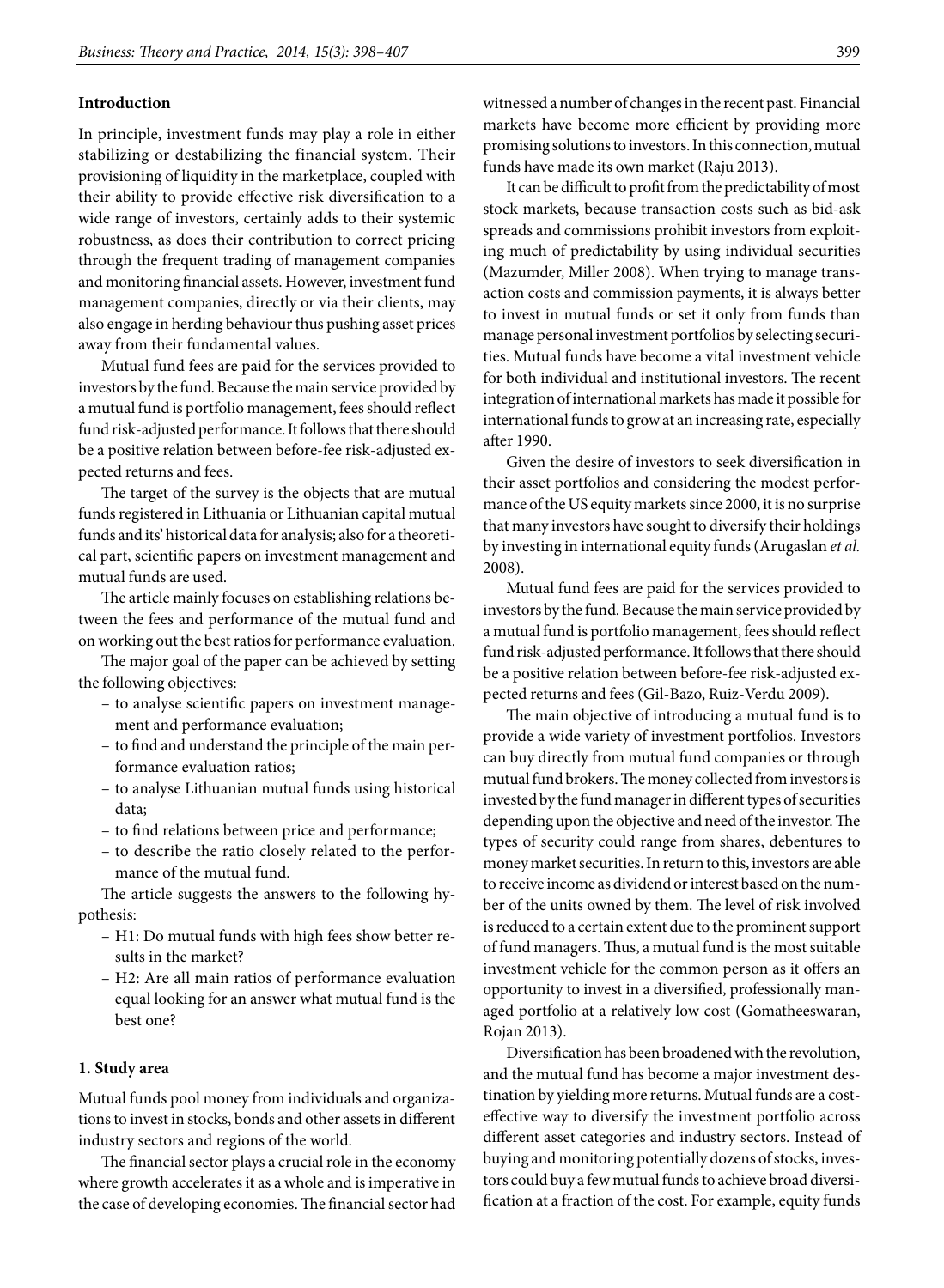offer an indirect way to invest in dozens of companies in different industry sectors while balanced funds offer exposure to both stocks and bonds. Further diversification is possible within each asset category. For example, investors could buy mutual funds that specialize in certain industries within equities such as technology and energy. Similarly, international funds and emerging market funds are convenient ways to diversify geographically.

## **1.1. Types of investment funds**

## **1.1.1. Money market funds**

Money market mutual funds are not a particularly glamorous sector of the financial universe. They are a collection of short term, highly rated investments designed to keep investor funds safe and liquid while earning interest at a rate slightly higher than what might be available from commercial bank accounts (Locke, L. G., Locke, V. R. 2012).

Most money funds maintain a stable redemption value of shares, usually set at a value equal to one, and pay dividends that reject the prevailing short-term interest rates (Ennis 2012).

Money market funds now have the ability to pose substantial systemic risk that has become highly visible in the wake of the Lehman Brothers failure in 2008 when a single money market fund "broke the buck" and was unable to redeem its shares at \$1. The result of that one money fund failure was a short term credit market in chaos.

## **1.1.2. Bond/Income funds**

Bonds has been an important asset class yet, and therefore is known little about the ability of bond market investors to select bonds that outperform other bonds with similar characteristics. The main evidence for an important category of investors and mutual funds is that bond mutual funds are roughly half as large as equity mutual funds in terms of total net assets (TNA) (Cici, Gibson 2012).

Scientific literature gives a description of each of the categories. High quality corporate bond funds are defined as the funds seeking income by investing at least 65% in corporate debt securities rated *A* or higher. The remaining 35% can be invested in any type of the fixed income security. General corporate funds are defined as the funds seeking income by investing in the fixed income securities. Funds within this objective may hold a variety of issues, including government bond funds, high quality corporate securities, mortgages, asset backed securities, bank loans and junk bonds, but the overall quality of the portfolio is investment grade. The government funds are defined in a similar manner. General government bond funds are funds that pursue income by investing in a combination of mortgages, treasuries and agency securities, but no minimum percentage is required within any category. The objective of government treasury funds is to seek income by generally investing 80% in US Treasury securities (Comer, Rodriguez 2011).

## **1.1.3. Balanced funds**

Balanced funds allocate investments across different asset classes, typically between stocks and bonds. They are usually required to maintain with varying degrees of flexibility and are the specified ratio of debt and equity investments. In broad terms, two types of investment strategies are available to balanced funds that invest in both stocks and bonds and, hence, can deliver performance through allocation decisions across asset classes (generally referred to as market-timing skills) or by identifying investment opportunities with each asset class (referred to as securityselection skills) or both. While both types of strategies can contribute to fund performance, the structure of decision rights that facilitates one or the other strategy is different (Dass *et al.* 2013).

The objective of these funds is to provide a balanced mixture of safety, income and capital appreciation. The strategy of balanced funds is to invest in a combination of fixed income and equities. A typical balanced fund might have a weighting of 60% equity and 40% fixed income. The weighting might also be restricted to a specified maximum or minimum for each asset class.

The fund is characterized by the investment policy which, depending on the situation on financial markets, offers changeable participation – from 0% up to 100% – in the portfolio of such assets as equity or debt instruments (Krawiec 2013).

## **1.1.4. Equity funds**

The funds that invest in stocks represent the largest category of mutual funds. Generally, the investment objective of this class of the funds is a long-term capital growth with some income. There are, however, many different types of equity funds because there are many different types of equities. A great way to understand the universe of equity funds is to use a style box (Fig. 1), an example of which is presented below.

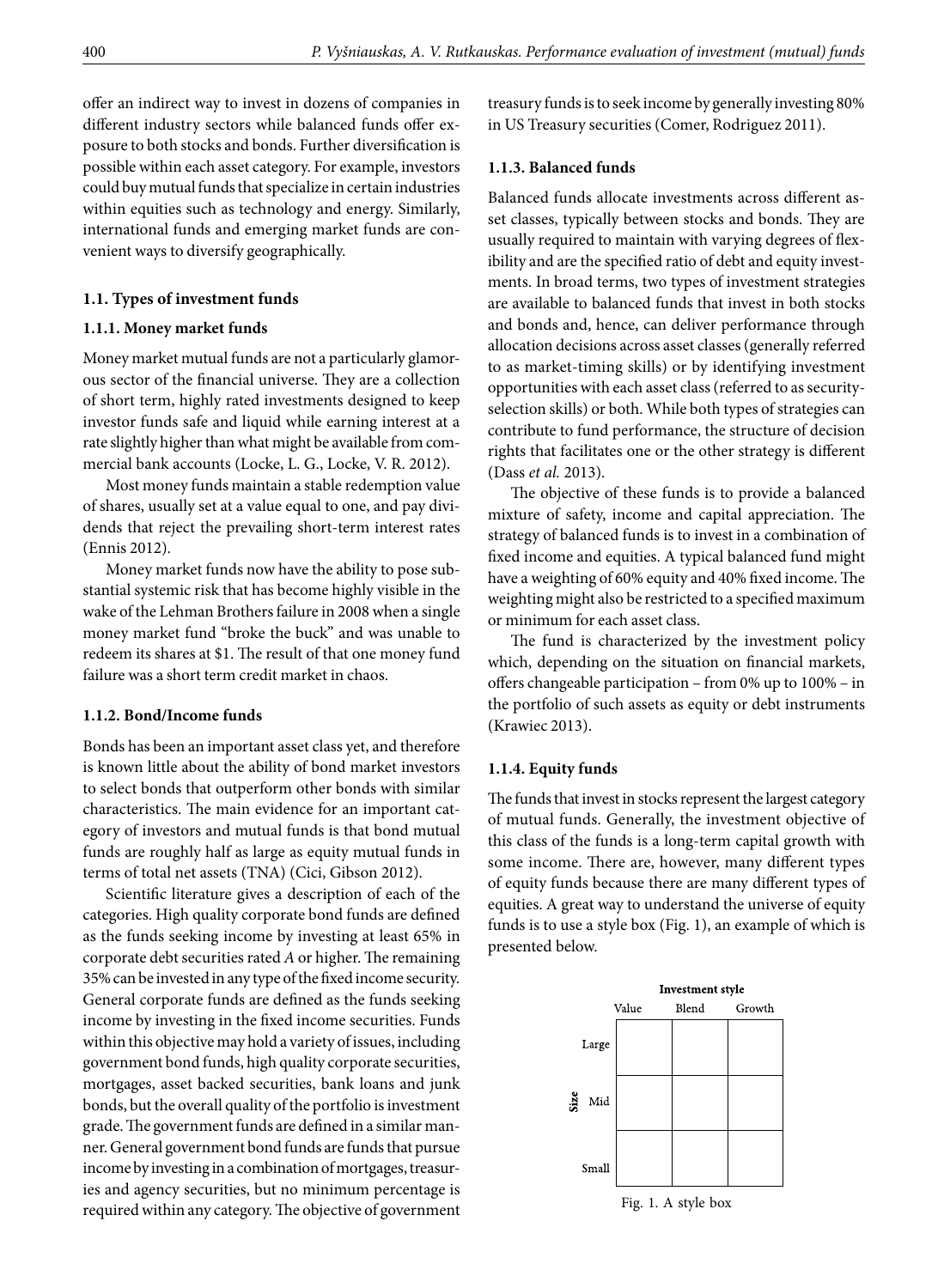The idea is to classify the funds based on both the size of the companies invested in and the investment style of the manager. The term value refers to a style of investing that looks for high quality companies out of favour with the market. These companies are characterized by low P/E and price-to-book ratios and high dividend yields. The opposite of value is growth, which refers to the companies that have had (and are expected to continue to have) a strong growth in earnings, sales and cash flow. A compromise between value and growth is blend, which simply refers to the companies that are neither value nor growth stocks and are classified as being somewhere in the middle.

For example, the mutual fund that invests in largecap companies that are in a strong financial shape but have recently seen the fall of their share prices would be placed in the upper left quadrant of the style box (large and value). The opposite of this would be a fund that invests in start-up technology companies with excellent growth prospects. Such a mutual fund would reside in the bottom right quadrant (small and growth).

## **1.1.5. Global/International funds**

An international fund (or foreign fund) invests only outside your home country. Global funds invest anywhere around the world, including your home country.

It is tough to classify these funds as either riskier or safer than domestic investments. They do tend to be more volatile and have unique country and/or political risks. But, on the flip side, they can, as a part of a well-balanced portfolio, actually reduce risk by increasing diversification. Although the world economies are becoming more inter-related, it is likely that another economy somewhere is outperforming the economy of your home country.

International funds mostly invest in equities and bonds of the firms located in the countries outside of the home country. The recent integration of international markets made it possible for international funds to grow at an increasing rate, especially after 1990 (Mazumder, Miller 2008).

## **1.1.6. Index funds**

Index funds are the last but certainly not the least important ones. This type of the mutual fund replicates the performance of broad market indexes.

 In general, an index fund consists of a combination of several stocks so that the price tracks the movement of the target stock index (for instance, the S&P 500 on the New York Stock Exchange, the FTSE 100 on the London Stock Exchange, or TOPIX on the Tokyo Stock Exchange). As a result, all of the stocks composing the stock index should be included in the fund in order to create a perfect index fund (for instance, the S&P 500 has 500 stocks, the FTSE

100 has 100 stocks, and TOPIX has all the stocks listed on the first section in the Tokyo Stock Exchange, that is, about 1700 stocks). However, index funds must be rebalanced in response to changes in the proportions with which composite issues and individual issues are included in the stock index in order to maintain continuity with the stock index in the future period (Orito *et al*. 2010).

The performance of the fund is directly related to the performance of the index, except the tracking error that occurs when there is a deviation between the returns of an index fund as compared to returns on the index. The deviation is due to transaction costs for buying and selling stocks and the payment of asset management fees. Tracking error is one of the good measures to compare performance among funds as lower the tracking error better the fund. Index funds are suitable for investors who want to make money on the stock market but do not have time to track individual stocks for trading themselves (Inder, Vohra 2012).

An investor in an index fund figures that most of managers cannot beat the market. An index fund merely replicates the market return and benefits investors in the form of low fees.

## **1.1.7. Specialty funds**

Also, mutual funds can be classified according to the style of its specific securities selection. These funds have proved to be popular but do not necessarily belong to the categories described before. This type of funds reaches broad diversifications to concentrate on a certain segment of the economy.

#### **1.1.8. Sector funds**

Sector investments can provide substantial portfolio diversification benefits. Exchange-traded sector funds make it easy for investors to invest in sectors to achieve sector diversification (Meric *et al.* 2010).

Sector funds are targeted at the specific sectors of the economy such as financial, technology, health, etc. Sector funds are extremely volatile.

## **1.1.9. Regional funds**

Regional funds invest in a specific area of the world. This may mean investing in a region (for example, emerging markets) or an individual country (for example, only Brazil). An advantage of these funds is that they make it easier to buy stock in foreign countries, which is otherwise difficult and expensive. Just like for sector funds, regional funds has the high risk of loss that occurs if the region goes into a bad recession.

On average, the regional mutual funds of emerging markets are smaller in size and have expense ratios that are lower than international mutual funds, but their portfolios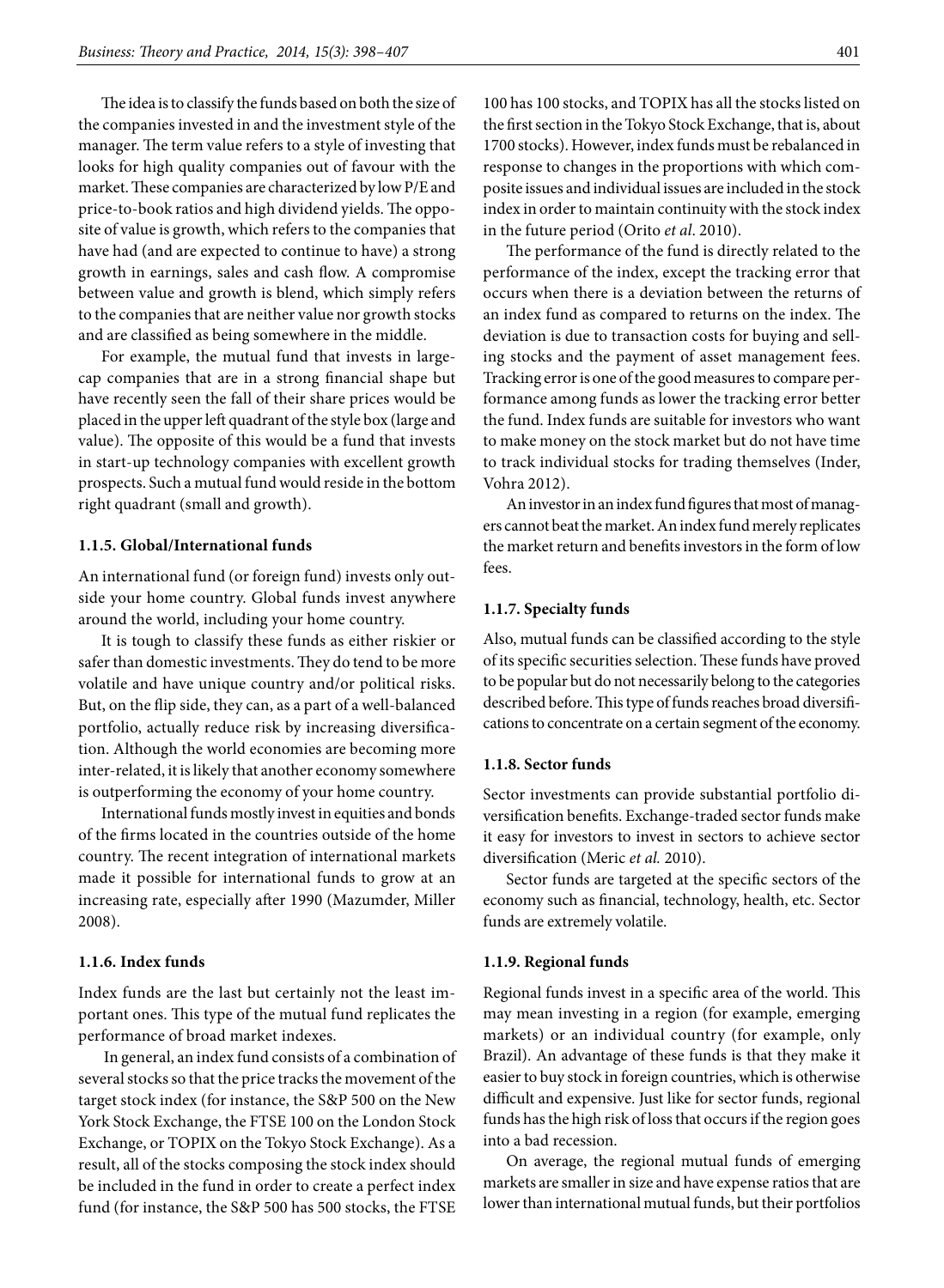are turnover at a higher frequency. The regional exposure of these funds is concentrated in three regions, the Pacific region, Latin America and Emerging Europe (Rodriguez, Torrez 2008).

### **1.1.10. Socially responsible funds**

Socially Responsible Investment (SRI) is an investment approach that includes investors' ethical, religious, social or other normative preferences into the investment decision. For many investors, by far the most convenient method of investing in this way is to buy into a SRI managed fund. SRI equity funds may include or exclude stocks from their portfolio holdings depending on a firm's behaviour or involvement in particular activities or industries. A company's stock may be excluded from the portfolio if the company is involved in undesirable business activities, for example, alcohol production or unnecessary deforestation. Similarly, stock may be included if the company possesses a certain attribute, for example, has progressive hiring practices or produces renewable energy. These mechanisms are known as negative and positive screening, respectively. Some SRI funds implement the "best of sectors" approach where portfolios are built from a representative cross section of the companies that are deemed the best socially responsible performers within each of their respective industries (Humphey, Lee 2011).

The concept of socially responsible investing (SRI) has been receiving an increasing interest in academic literature. While accompanying this trend, a significant number of socially responsible mutual funds have been created worldwide. The financial performance of socially responsible funds provides a partial answer to the question of whether ethical standards are inconsistent with the wealth maximization paradigm used in mainstream finance. The central issue of debate therefore concerns the impact of social screening on mutual fund performance (Cortez *et al*. 2009).

Socially-responsible funds invest only in the companies that meet the criteria of certain guidelines or beliefs. Most socially responsible funds do not invest in industries such as tobacco, alcoholic beverages, weapons or nuclear power. The idea is to get competitive performance while still maintaining healthy conscience.

It is relatively simple to measure the raw performance of a mutual fund. All mutual funds must report their raw or unadjusted performance and their self-selected benchmark index for various periods of time, or holding periods (Costa, Jakob 2011).

For a management company, the assessment of management efficiency is an important part of the investment process. A thorough analysis of management efficiency helps in identifying reasons for deviation from the benchmark as well as assesses portfolio risks. Timely analysis allows the adjustment of the current strategy when necessary. The developing criteria of efficiency in portfolio management might affect fundamental approaches to portfolio strategies.

The development of techniques for assessing efficiency is based on a wide range of knowledge coming from the stock market, as well as from the investor's psychology. A deep and comprehensive analysis of information from the stock market is necessary for correct assessment (Sergeeva, Nikirova 2012).

There are three key aspects of fund management. Asset allocation and security selection are the first two important aspects of fund management, but understanding fund performance is an additional critical piece of information regarding portfolio management. It is easy to measure the raw performance of a mutual fund, but both practitioners and academics have struggled with how to accurately measure risk-adjusted mutual fund performance. Because of this performance measurement issue, many investors choose passively managed index funds in an attempt to simply match the performance of the market (Costa, Jakob 2010).

Asset allocation models are the vehicles investment managers use to meet clients' financial goals and objectives. A well-researched and closely monitored model can go a long way in enhancing the credibility of the asset management firm. Research teams have to do an in-depth analysis of various asset classes available on the market and drill down to identify investment ideas that will produce optimum return with right risk (Vasanth 2013).

There are three main types of investment management showing relation between investment fund strategy and investment style. A purely passive investment approach would imply that the stocks underlying an index are merely bought and held. There should be no substantial change in the underlying assets of an index except for technical reasons such as the initial public offerings (IPOs), mergers, capital increases and changes in the free float (Ranaldo, Haberle 2008).

In one of the earliest theoretical expositions of investments, Fisher (1930) justifies the present value as the basis for value and derives the determinants of interest rates. As described in Rubinstein (2006), Irving Fisher's theses lay the foundation for the 20<sup>th</sup> century modem finance theory that follows. Graham and Dodd (1934) present a fundamental approach to investments that suggest a variety of factors that should be significant to the problem of security selection. Rubinstein (2006) lists the shortcomings of the Graham-Dodd fundamental approach: the lack of incorporating risk, diversification and informational efficiency in the determination of stock values. The mean-variance theory of Markowitz (1952), the capital asset pricing model (CAPM) of Sharpe (1964) and the efficient market hypothesis of Fama (1970) introduce these concepts only many years later (Freud *et al.* 2013).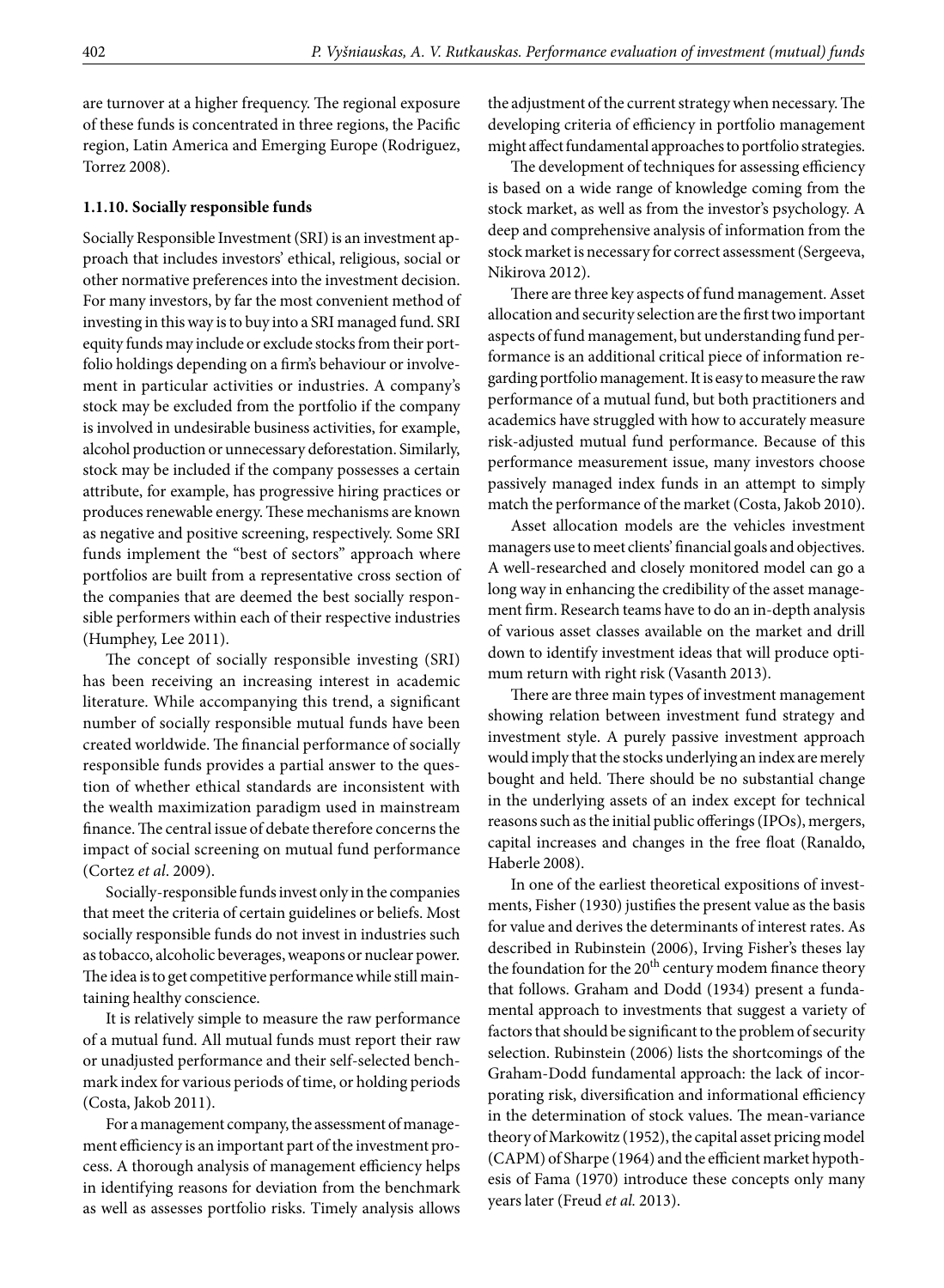#### **2. Data and methods used**

## **2.1. Evaluation of investment fund performance**

The performance measurement of a managed portfolio has attracted a remarkable interest in economic and financial literature. From a general view, two vital approaches to performance measurement may be recognized and followed. The first approach considers the returns of managed portfolios, and its purpose is to define and interpret conventional reward-to-risk measures under symmetric conditions. The second approach investigates the returns of managed portfolios and concentrates on utilizing and introducing the measures which make it possible to infer the choices made by investment managers under asymmetric conditions (Baghdadabad, Glabadanidis 2013).

Traditional studies on mutual fund performance measure the value of active fund management by testing the ability of fund managers to earn abnormal returns relative to a factor model that adjusts to the risk level of the fund. Empirically, this is usually implemented by contemporaneously comparing daily or monthly fund return to various financial market indices through regression analysis (Comer *et al.* 2009).

### **2.2. Risk evaluation ratios**

Risk ratios quantify the risk volatility of stock and represent that risk with simple numbers. The five commonly accepted risk ratios are alpha, beta, r-squared, standard deviation and the Sharpe ratio. Alpha and beta are two of the easiest to understand, and therefore are used for the proper evaluation of investment risk.

Alpha is a risk ratio that applies to mutual funds. This number quantifies how much value the portfolio manager brings to the mutual fund. Alpha compares the contents of mutual fund investment with a benchmark index. This is a fancy way of saying that alpha examines how the fund might perform without management. What might happen if the fund were left alone to track along with the market benchmark? The performance of the introduced benchmark is subtracted from the actual performance of the fund. The difference is the alpha. A positive number means how much value a fund manager adds to the mutual fund. A negative number means that the fund manager is causing the fund to underperform:

$$
\alpha = r_a - r_f - \beta \cdot (r_b - r_f),\tag{1}
$$

 $r_a$  – rate of return,

 $r_b$  –rate of return of the benchmark index,

*rf* – risk-free rate,

β – beta ratio.

Beta is calculated using regression analysis as the tendency of security return to respond to swings in the market.

A beta of 1 indicates that security price will move along with the market. If beta is less than 1, it means that security will be less volatile than the market. A beta of greater than 1 indicates that security price will be more volatile than the market. For example, if stock beta is 1.2, it is theoretically 20% more volatile than the market:

$$
\beta_a = \frac{Cov(r_a, r_b)}{Var(r_b)},\tag{2}
$$

*ra* – fund rate of return,

 $r_b$  – rate of return of the benchmark index,  $Cov(r_a, r_b)$  – covariance between rates or return,  $Var(r_b)$  – value at risk of the benchmark index.

Standard deviation is a statistical measurement that sheds light on historical volatility. For example, volatile stock will have high standard deviation while the deviation of a stable blue chip stock will be lower. Large dispersion tells us how much return on the fund deviates from the expected normal returns:

$$
\sigma = \sqrt{\frac{\sum (x_i - \overline{x})^2}{n}},\tag{3}
$$

 $x_i$  – rate of return,

 $\bar{x}$  – average rate of return,

*n* – number of periods.

#### **2.3. Performance evaluation ratios**

The Sharpe ratio to measure the performance of large and small company stocks along with corporate bonds over different holding periods and has been built on the previous research that cites the effects of serial correlation and non-normality in the creation of estimation error in the calculation of the Sharpe ratio (Johnston *et al.* 2011).

The Sharpe Ratio plays an important role in the Modern Portfolio Theory and the influential Efficient Market Hypothesis (Coats, Page 2009).

The Sharpe ratio provides a measure of fund excess returns relative to its volatility. Expressed in its usual form, the Sharpe ratio is:

$$
S = \frac{r_f - r_a}{\sigma},\tag{4}
$$

*ra* – fund return,

 $r_f$ – risk free rate,

 $\sigma$  – standard deviation.

Similar to the Sharpe Ratio, the Treynor Ratio is a measurement of efficiency utilizing the relationship between annualized risk-adjusted return and risk. Unlike the Sharpe Ratio, the Treynor Ratio utilizes "market" risk beta instead of a standard deviation of the total risk. Good performance efficiency is measured by a high ratio.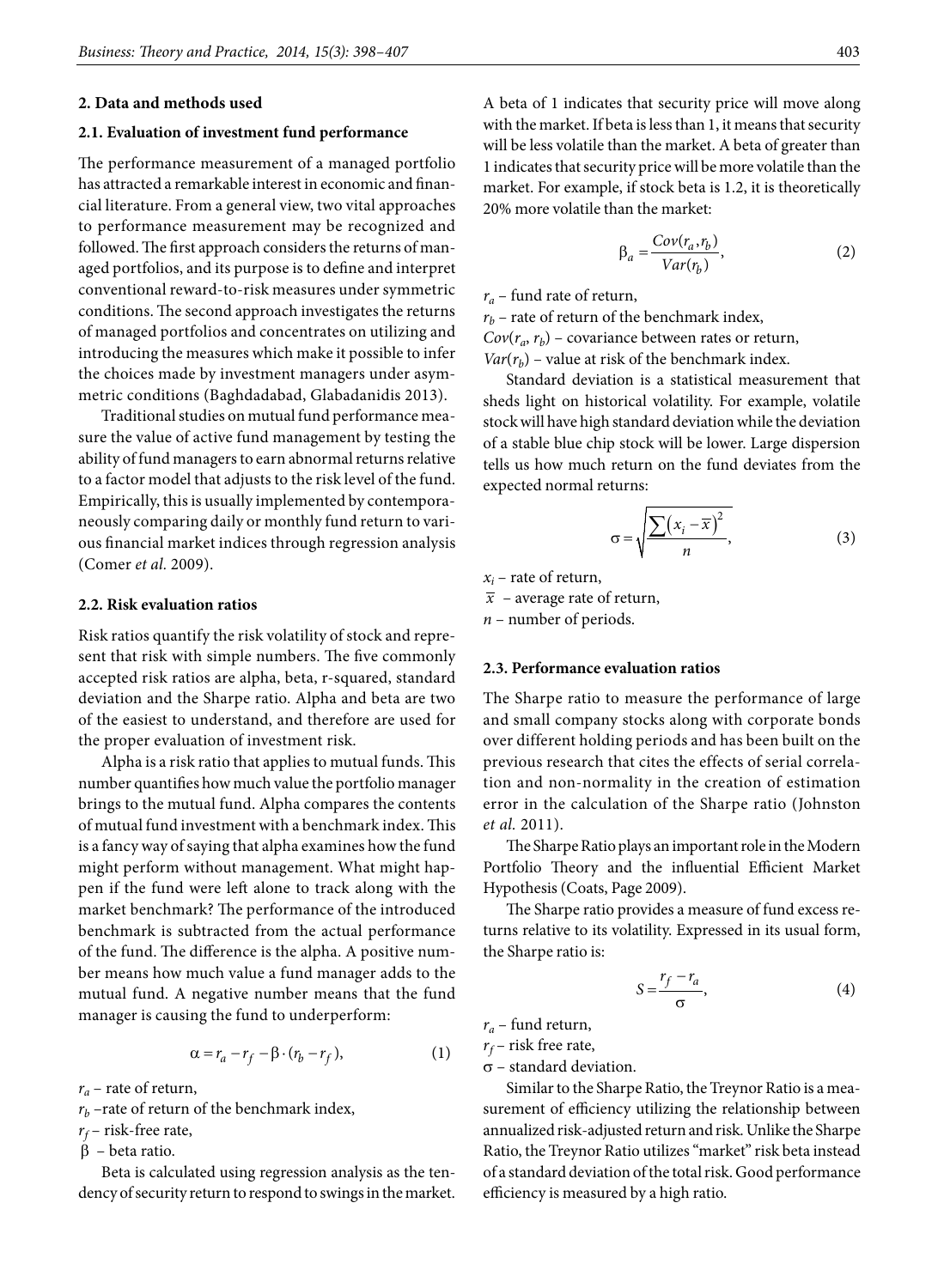The Treynor Ratio is calculated by dividing the mean excess return of each fund by its beta:

$$
T = \frac{r_i - r_f}{\beta},\tag{5}
$$

*ri* – average rate of return,

*rf* – risk-free rate of return,

β – beta.

Alpha ratio measures investment performance on a risk-adjusted basis. It is the difference between the fund's expected returns based on its beta and actual returns. Alpha takes the volatility or price risk of the investment fund and compares its risk-adjusted performance to the benchmark index.

A positive alpha of 1.0 means the fund has outperformed its benchmark index by 1%. Correspondingly, a similar negative alpha would indicate an underperformance of 1%. The formula for alpha is expressed as follows:

$$
\alpha = R_p - [R_f + (R_m - R_f)\beta],\tag{2}
$$

 $R_p$  – realized return of the portfolio,

*Rm* – market return,

 $R_f$  – risk-free rate.

## **3. Data analysis**

For analysis, ten mutual funds registered in Lithuania and available for Lithuanian investors have been chosen. Historical data were selected for the period from 2012-01-02 to 2013-10-15 analysing the prices of monthly funds. The first two tables (Table 1, Table 2) show the main information about mutual funds, including fund return against benchmark index return and all fees of funds.

To find the answer to the first hypothesis, obtaining feeadjusted return and minus index performance are needed.

Table1. Mutual fund performance

| Name                                 | Return | Index return |
|--------------------------------------|--------|--------------|
| Citadele Baltic Sea Equity Fund      | 25.40% | 43.16%       |
| Finasta Baltic Fund                  | 9.86%  | 43.16%       |
| Finasta New Europe TOP20<br>sub-fund | 35.25% | 14.11%       |
| Finasta Vitality fund                | 29.99% | 10.10%       |
| OMX Baltic Benchmark Fund            | 36.80% | 43.16%       |
| Prudentis Global Fund                | 32.69% | 22.96%       |
| DnB NORD Stock Fund                  | 21.99% | 16.01%       |
| SEB Global Fund                      | 33.01% | 26.30%       |
| SEB Europe Fund                      | 27.09% | 20.78%       |
| SEB Actively managed 100 fund        | 22.49% | 20.78%       |

Having discounted all fees from mutual fund performance, only six funds have outperformed indexes. Finasta New Europe TOP20 fund has showed the best results and generated 17.39% more than the index. The worst results have been presented by Finasta Baltic Fund where the index outperformed this fund the most and made 37.55 %.

While improving the first hypothesis, Finasta New Europe TOP20 fund should have the highest fees and Finasta Baltic Fund – the lowest ones. The third table shows there are no relations between fund taxes and performance. Also, the best performed fund is cheaper than the worst. Thus, in conclusion, the first hypothesis is negative.

The second part of the practical task is to calculate the main performance evaluation ratios and to analyse which of the ratios are the most correct and/or all ratios will show the same result of mutual fund performance. As scientific literature discloses, the main ratios are standard deviation, alpha, beta, Sharpe and Treynor ratios. Table 4 shows all calculations and now we can to do analysis da all ratios give as the same answer, if not, which of these ratios is the most correct.

| Name                              | Type          | Buying fee | Management Fee | Selling Fee |
|-----------------------------------|---------------|------------|----------------|-------------|
| Citadele Baltic Sea Equity Fund   | Equity fund   | 2.00%      | 2.00%          | $0.00\%$    |
| Finasta Baltic Fund               | Equity fund   | 2.00%      | 2.00%          | 0.25%       |
| Finasta New Europe TOP20 sub-fund | Equity fund   | 2.00%      | 1.50%          | 0.25%       |
| Finasta Vitality fund             | Equity fund   | 5.00%      | 0.50%          | $0.00\%$    |
| OMX Baltic Benchmark Fund         | Equity fund   | 2.00%      | 1.00%          | 1.00%       |
| Prudentis Global Fund             | Balanced fund | 3.00%      | 1.25%          | $0.00\%$    |
| DnB NORD Stock Fund               | Equity fund   | 2.50%      | 2.75%          | $0.00\%$    |
| SEB Global Fund                   | Equity fund   | 1.00%      | 1.50%          | $0.00\%$    |
| SEB Europe Fund                   | Equity fund   | 1.00%      | 1.40%          | $0.00\%$    |
| SEB Actively managed 100 fund     | Fund of fund  | 1.00%      | 1.25%          | $0.00\%$    |

Table 2. Commission fees for mutual funds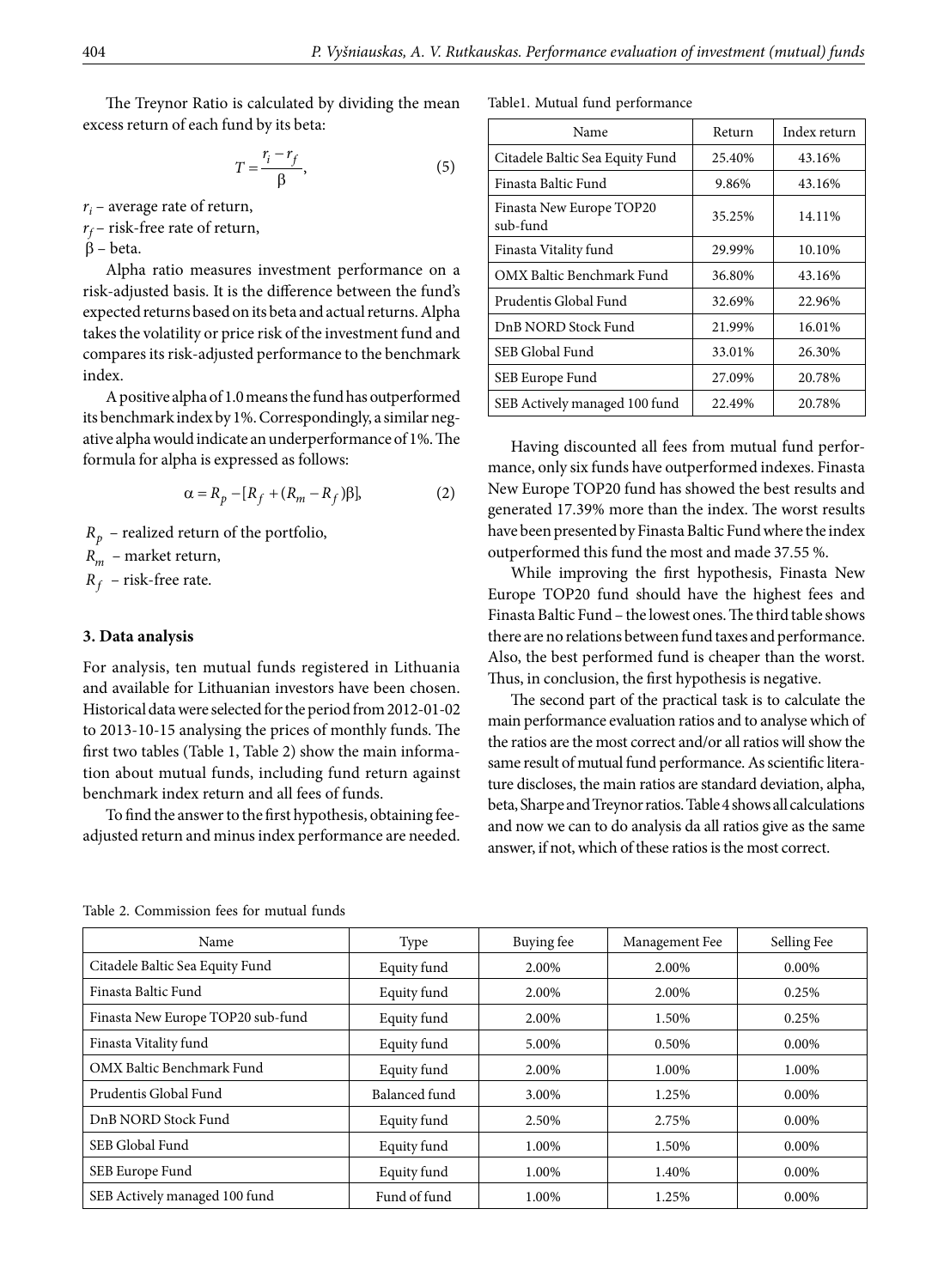First, mutual funds from the best to the worst one must be grouped and then compared with the ratios, which will provide an answer to the second hypothesis.

Table 5 shows that the alpha ratio gives us the best results. However, no relations between all these ratios can be observed. Thus, the second hypothesis is also negative and answers to the question which ratio of the analysed ones is the best. In this case, the alpha ratio performed best. To sum up all information, to find the most appropriate formula for calculating the performance evaluation of mutual

|  | Table 3. Fee-adjusted performance |  |
|--|-----------------------------------|--|
|--|-----------------------------------|--|

| Name                              | Return against index | Total fees | Fees adjusted return against index |
|-----------------------------------|----------------------|------------|------------------------------------|
| Citadele Baltic Sea Equity Fund   | $-17.76\%$           | 4.00%      | $-21.76%$                          |
| Finasta Baltic Fund               | $-33.30\%$           | 4.25%      | $-37.55\%$                         |
| Finasta New Europe TOP20 sub-fund | 21.14%               | 3.75%      | 17.39%                             |
| Finasta Vitality fund             | 19.89%               | 5.50%      | 14.39%                             |
| OMX Baltic Benchmark Fund         | $-6.36\%$            | 4.00%      | $-10.36\%$                         |
| Prudentis Global Fund             | 9.73%                | 4.25%      | 5.48%                              |
| DnB NORD Stock Fund               | 5.98%                | 5.25%      | 0.73%                              |
| SEB Global Fund                   | 6.71%                | 2.50%      | 4.21%                              |
| SEB Europe Fund                   | 6.31%                | 2.40%      | 3.91%                              |
| SEB Actively managed 100 fund     | 1.71%                | 2.25%      | $-0.54%$                           |

Table 4. Calculations of performance evaluation ratios

| Name                              | <b>Standard Deviation</b> | Alpha     | Beta   | Sharpe | Treynor |
|-----------------------------------|---------------------------|-----------|--------|--------|---------|
| Citadele Baltic Sea Equity Fund   | 3.9409                    | $-0.1602$ | 0.7316 | 0.2535 | 1.3656  |
| Finasta Baltic Fund               | 2.4459                    | $-0.6723$ | 0.6484 | 0.1056 | 0.3981  |
| Finasta New Europe TOP20 sub-fund | 4.4332                    | 0.8861    | 0.7442 | 0.2888 | 1.7203  |
| Finasta Vitality fund             | 5.3048                    | 0.8530    | 0.6881 | 0.2146 | 1.6547  |
| OMX Baltic Benchmark Fund         | 2.9320                    | $-0.2285$ | 1.0127 | 0.4353 | 1.2603  |
| Prudentis Global Fund             | 2.6045                    | 0.4567    | 0.8942 | 0.4329 | 1.2610  |
| DnB NORD Stock Fund               | 2.0590                    | 0.4520    | 0.6016 | 0.3540 | 1.2116  |
| SEB Global Fund                   | 2.8544                    | 0.3734    | 0.8732 | 0.4015 | 1.3124  |
| SEB Europe Fund                   | 3.3025                    | 0.6597    | 0.3752 | 0.2879 | 2.5342  |
| SEB Actively managed 100 fund     | 2.6685                    | 0.5296    | 0.3162 | 0.3220 | 2.7172  |

| Table 5. Comparison between return and performance evaluation ratios |  |  |  |  |  |  |
|----------------------------------------------------------------------|--|--|--|--|--|--|
|----------------------------------------------------------------------|--|--|--|--|--|--|

|                                   | Fees adjusted return<br>against index | Rank                  |       |                |        |         |
|-----------------------------------|---------------------------------------|-----------------------|-------|----------------|--------|---------|
| Name                              |                                       | Standard<br>Deviation | Alpha | <b>Beta</b>    | Sharpe | Treynor |
| Finasta New Europe TOP20 sub-fund | 17.39%                                | 9                     |       | 4              | 6      | 3       |
| Finasta Vitality fund             | 14.39%                                | 10                    | 2     | 6              | 9      | 4       |
| Prudentis Global Fund             | 5.48%                                 | 3                     | 5     | $\mathfrak{D}$ | 2      | 8       |
| SEB Global Fund                   | 4.21%                                 | 5                     | 7     | 3              | 3      | 6       |
| SEB Europe Fund                   | 3.91%                                 | 7                     | 3     | 9              | 7      |         |
| DnB NORD Stock Fund               | 0.73%                                 |                       | 6     | 8              | 4      |         |
| SEB Actively managed 100 fund     | $-0.54\%$                             | 4                     | 4     | 10             |        |         |
| OMX Baltic Benchmark Fund         | $-10.36\%$                            | 6                     | 9     |                |        | 9       |
| Citadele Baltic Sea Equity Fund   | $-21.76%$                             | 8                     | 8     | 5              | 8      | 5       |
| Finasta Baltic Fund               | $-37.55%$                             |                       | 10    | 7              | 10     | 10      |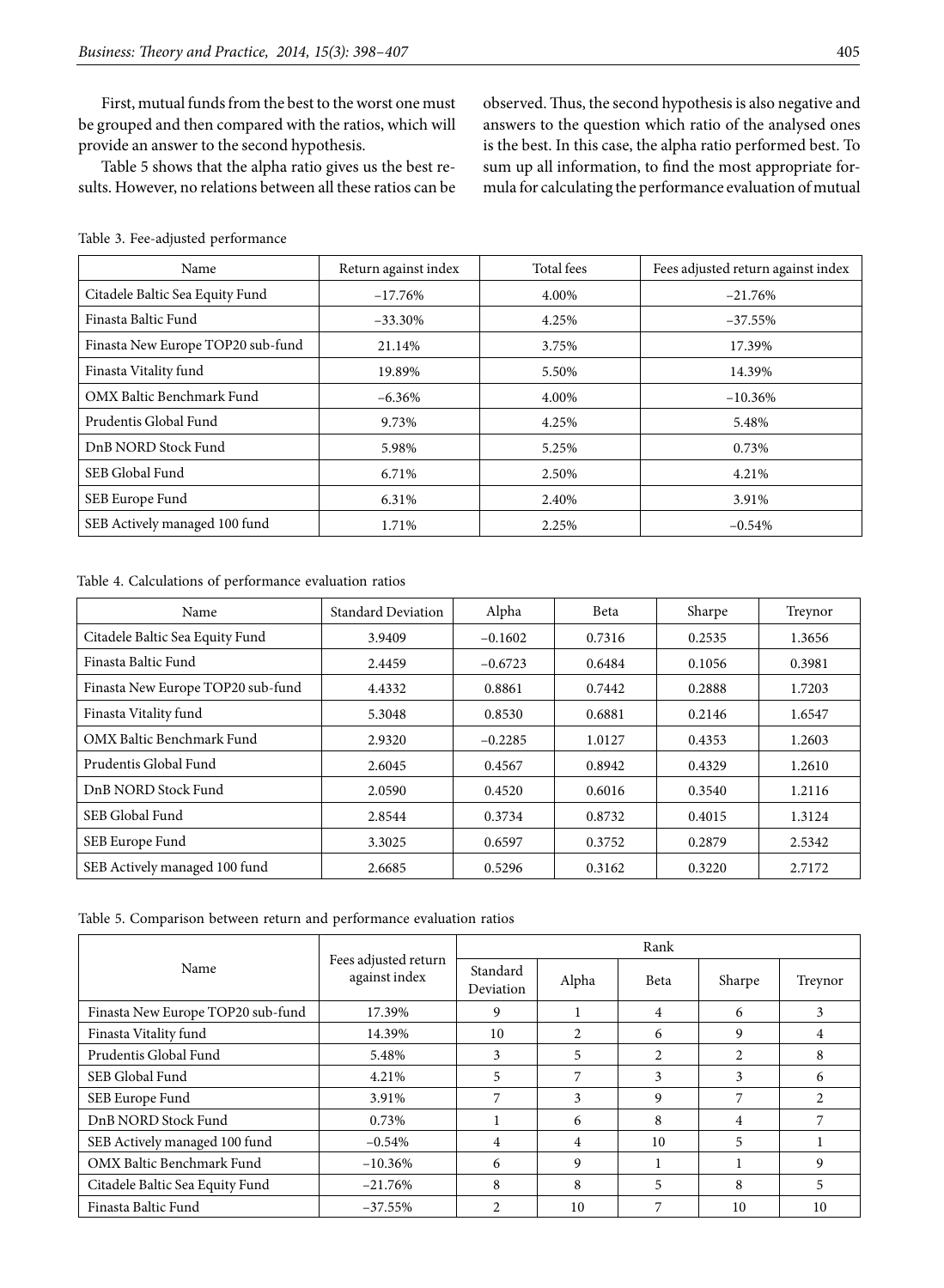funds, risk and performance ratios must be combined or the multi-criterion method must be applied.

# **Conclusions**

For writing this article, scientific literature has been analysed thus overlooking the main principals and theories. Scientific analysis suggests two hypotheses that may be improved or denied.

The analysed source of scientific papers allows making a conclusion that the importance of investment (mutual) funds is investing in funds investors could get wide diversification with low transaction cost and mutual funds' fees.

In response to the above issues, conclusion theorist gives us the brief classification and types of mutual funds, including equity, bond/income and balanced funds.

Scientists provide us with the main performance methods of mutual fund evaluation like standard deviation, alpha, beta, Sharpe and Treynor ratios.

The analysis of registered Lithuanian capital investment funds seeks for finding an answer to our hypothesis. Not all funds have outperformed benchmark indexes, and therefore sometimes it is better to invest into index bunds or manage investment portfolio by ourselves. A hypothesis about the relationship between mutual fund performance and its transaction costs and fees has been denied.

Performance evaluation ratios have been calculated to find if all these ratios are of equal correct evaluating performance; however, only the alpha ratio has showed the best result while other ratios have no relations between its values and mutual fund performance.

For evaluating the performance of mutual funds, combining risk and performance ratios or employing the multicriterion method is required.

# **References**

- Arugaslan, O.; Edwards, E.; Samant, A. 2008. Risk-adjusted performance of international mutual funds, *Management Finance* 34(1): 5–22. Emerald Group publishing Limited. http://dx.doi.org/10.1108/03074350810838190
- Baghdadabad, M.; Glabadanidis, P. 2013. Evaluation of Malaysian mutual funds in the maximum drawdown risk measure framework, *International Journal of Management*  9(3): 247–270.
- Cici, G.; Gibson, S. 2012. The performance of corporate bond mutual funds: evidence based on security-level holdings, *Journal of Financial and Quantitative Analysis* 47(1): 159– 178. http://dx.doi.org/10.1017/S0022109011000640
- Coats, J. M.; Page, L. 2009. A note on trader sharpe ratios, *PLoS ONE* 4(11).
- Comer, G.; Larrymore, N.; Rodriguez, J. 2009. Measuring the value of active fund management, *Managerial Finance* 25(1): 63–77. http://dx.doi.org/10.1108/03074350910922591
- Comer, G.; Rodriguez, J. 2011. A comparison of corporate versus government bond funds, *Journal of Economics and Finance*  37(4): 495–510. http://dx.doi.org/10.1007/s12197-011-9193-8
- Cortez, M. C.; Silva, F.; Areal, N. 2009. The performance of European socially responsible funds, *Journal of Business Ethics* 87(4): 573–588. http://dx.doi.org/10.1007/s10551-008-9959-x
- Costa, B. A.; Jakob, K. 2010. Enhanced performance measurement of mutual funds: running the benchmark index through the hurdles, *Journal of Applied Finance* 20(1): 95.
- Costa, B. A.; Jakob, K. 2011. Are mutual fund managers selecting the right benchmark index?, *Financial Services Review* 20(2).
- Dass, N.; Nada, V.; Wang, Q. 2013. Allocation of decision rights and the investment strategy of mutual funds, *Journal of Financial Economics* 110(1): 254–277. http://dx.doi.org/10.1016/j.jfineco.2013.06.004
- Ennis, H. M. 2012. Some theoretical considerations regarding net asset values for money market funds, *Federal Reserve Bank of Richmond Economic Quarterly* 98(4): 231–254.
- Fama, E. F. 1970. Efficient capital markets: a review of theory and empirical work, *Journal of Finance* 25(2): 383–417. <http://dx.doi.org/10.2307/2325486>
- Fisher, I. 1930. *The theory of interest: as determined by impatience to spend income and opportunity to invest it*. New York: Macmillian.
- Freud, S.; Prasad, D.; Andrews, F. 2013. Security selection factors: novice versus experienced investors, *The International Journal of Business and Finance Research* 7(4): 115–126.
- Gil-Bazo, J.; Ruiz-Verdu, P. 2009. The relation between price and performance in the mutual fund industry, *The Journal of Finance* 64(5): 2153–2183. http://dx.doi.org/10.1111/j.1540-6261.2009.01497.x
- Gomatheeswaran, M.; Rojan, J. 2013. Mutual fund an ultimate investment vehicle, *Journal of Arts, Science and Commerce* 4(2): 66–75.
- Graham, B.; Dodd, L. 1934. *Security analysis: principal and technique.* New York: McGraw-Hill.
- Humphey, J. E.; Lee, D. D. 2011. Australian socially responsible funds: performance, risk and screening intensity, *Journal of Business Ethics* 102(4): 519–535. http://dx.doi.org/10.1007/s10551-011-0836-7
- Inder, S.; Vohra, S. 2012. Mutual fund performance: an analysis of index funds, *International Journal if Research in Commerce and Management* 3(9): 125–133.
- Johnston, K.; Hartem, J.; Scott, E. 2011. A note on the evaluation of long-run investment decisions using the Sharpe ratio, *Journal of Economic Finance* 37: 150–157.
- Krawiec, W. 2013. The efficiency of active asset allocation funds in the period of instability at financial markets, *Folia Oeconomica Stetinvensia* 12(20): 147–159*.*
- Locke, L. G.; Locke, V. R. 2012. The SEC's attempted use of money market mutual fund shadow prices to control risk taking by money market mutual funds, *Journal of Business and Economics Research* 10(6): 345–356.
- Markowitz, H. M. 1952. Portfolio selection, *The Journal of Finance* 7(1): 77–91